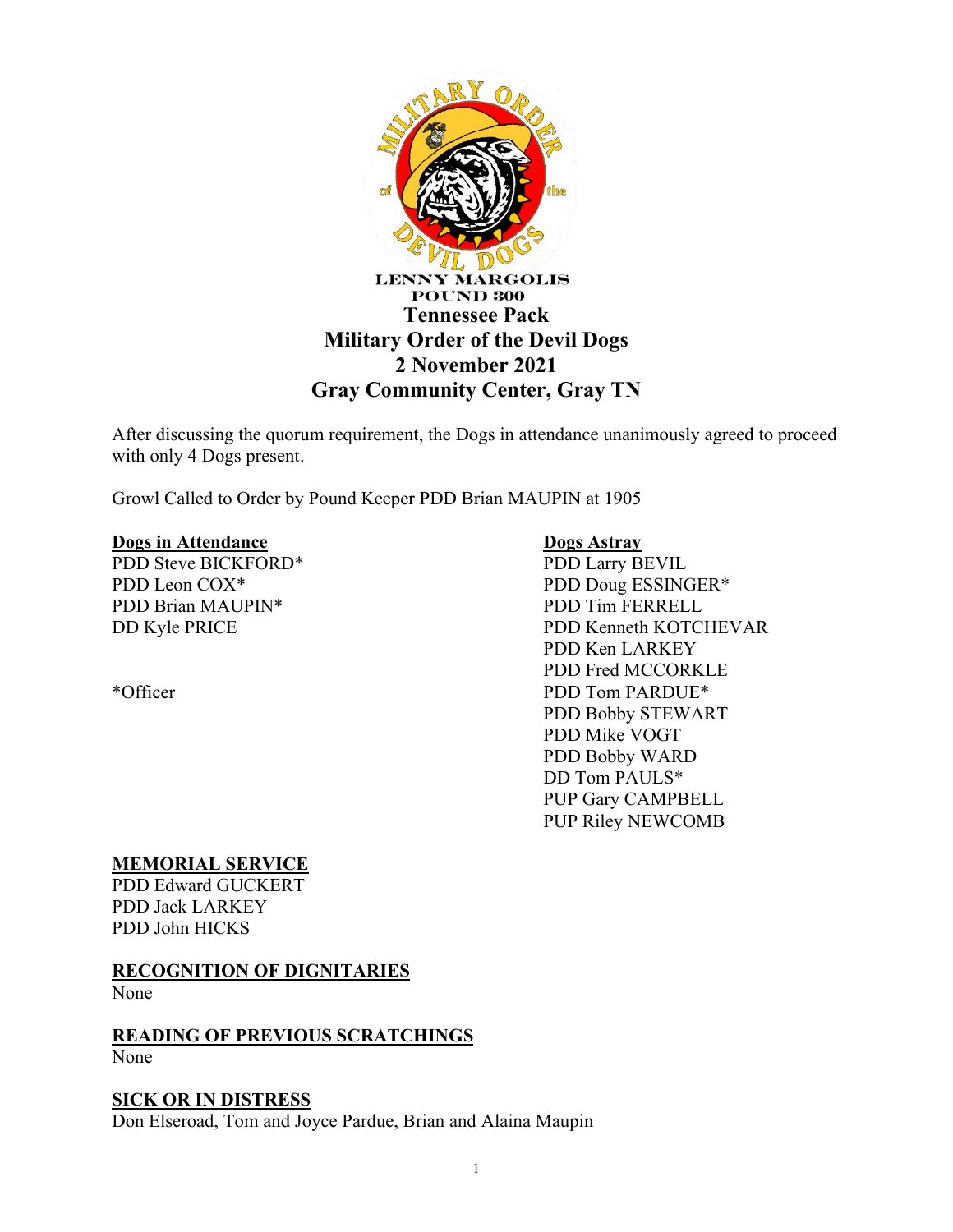| <b>REPORTS</b><br>Dog Robber           |                 |
|----------------------------------------|-----------------|
| <b>Committed</b>                       |                 |
| Scholarship Fund 2021                  | 300.00          |
| Scholarship Fund 2022                  | 300.00          |
| Scholarship Fund 2022                  | 53.68           |
| <b>Passport Fees</b>                   | 13.00           |
| <b>Total Committed</b>                 | 666.68          |
| Uncommitted                            |                 |
| General Fund                           | 84.95           |
|                                        |                 |
| <u>Total In Bank</u>                   | <u>\$751.63</u> |
| <b>August 3, 2021 Unofficial Growl</b> |                 |
| Passport Fees collected                | \$4.00          |
| Scholarship collected                  | \$60.00         |
| November 2, 2021 Growl                 |                 |
| Fines collected                        | \$10.00         |
| Passport Fees collected                | \$5.00          |
| Scholarship collected                  | \$400.00        |

PDD BICKFORD interim Pound Dog Robber reported interim appointment, updating authorized signatures at bank, updating banking address to 1904 Hillsboro Ave, Johnson City, TN 37604, submission of 990-N on October 21, 2021, PDD Pardue completed State Registraion and Charitable Solicitation, collection of partial records from PDD LARKEY's home, transition from Quickbooks (fee) to Wave (free), and need to revisit Chris LARKEY for more records. Overall, the financial and administrative health of the pound is very good.

### **Other Officers**

Dog Trainer – Notice of Death submitted for PDD Jack LARKEY and PDD John HICKS.

### **COMMITTEE REPORTS**

None

### **OLD BUSINESS**

Confirmed that 2021 Scholarship was not awarded and the funds will roll forward in the scholarship funds.

### **NEW BUSINESS**

Nominations for new members: PDD MAUPIN provided written nomination to PDD BICKFORD via email. PDD BICKFORD motioned that we invite Marines in good standing, Micheal UGALE and Joe LUNCEFORD to the Feb 2022 Growl for initiation to be deferred to May 2022 if unavailable, seconded by DD PRICE, passed unanimously. PDD BICKFORD will send letters to nominees.

PDD BICKFORD motioned that we divide the stray dog roster among the member in attendance for personal contact in mid-January prior to the Feb 2022 Growl.

### **ELECTION AND INITIATION OF OFFICERS**

PDD BICKFORD took nominations from the floor for the following elected positions: